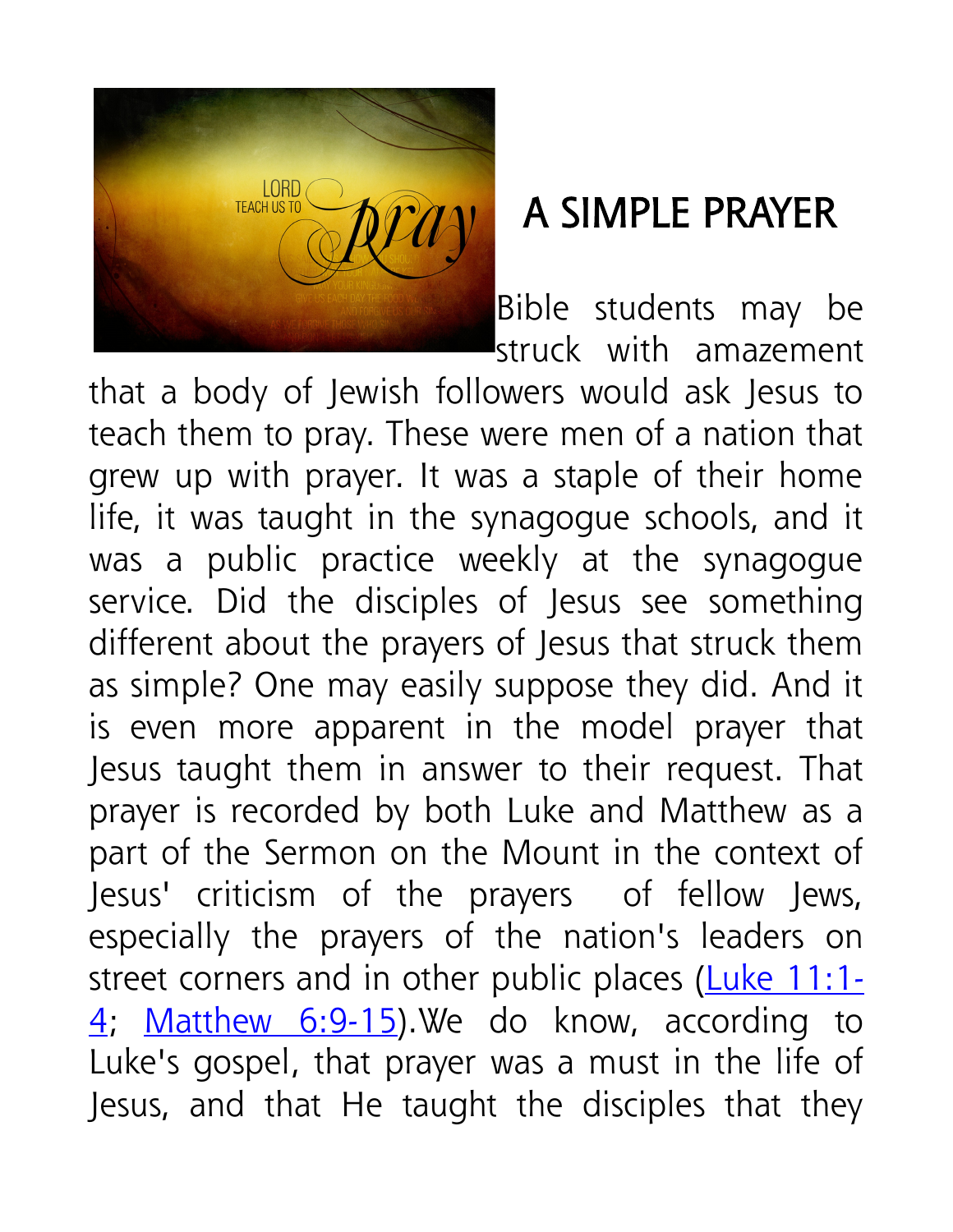"ought always to pray, and not to faint" (Luke 18:1). Jesus petitioned the Father after His baptism before He faced the devil in the wilderness of temptation; He needed to from the pressure of crowds to be alone with God; He communed all night with God before He chose the twelve; He fell prostrate to His knees and face when He agonized to God about His upcoming death; and He spoke to God in His final hour on the cross (Luke 3:21, 5:16; 6:12; 22:41-46; 23:33-49). It is from this intimate and personal relationship with the heavenly Father that Jesus draws the principle elements of effective, simple, and meaningful prayer. Prayer is really not complicated when disciple, as Jesus, really know the Father, genuinely depend on Him daily, and earnestly seek His help in times of need.

## Intimate Prayers

Men who make a show of prayer are not genuine. Jesus says, They are hypocrites who have a purpose in prayer beyond a real need for God. To be seen of men and to receive the approval of men has its momentary reward, Jesus says, such prayers have no value in receiving grace and mercy from God in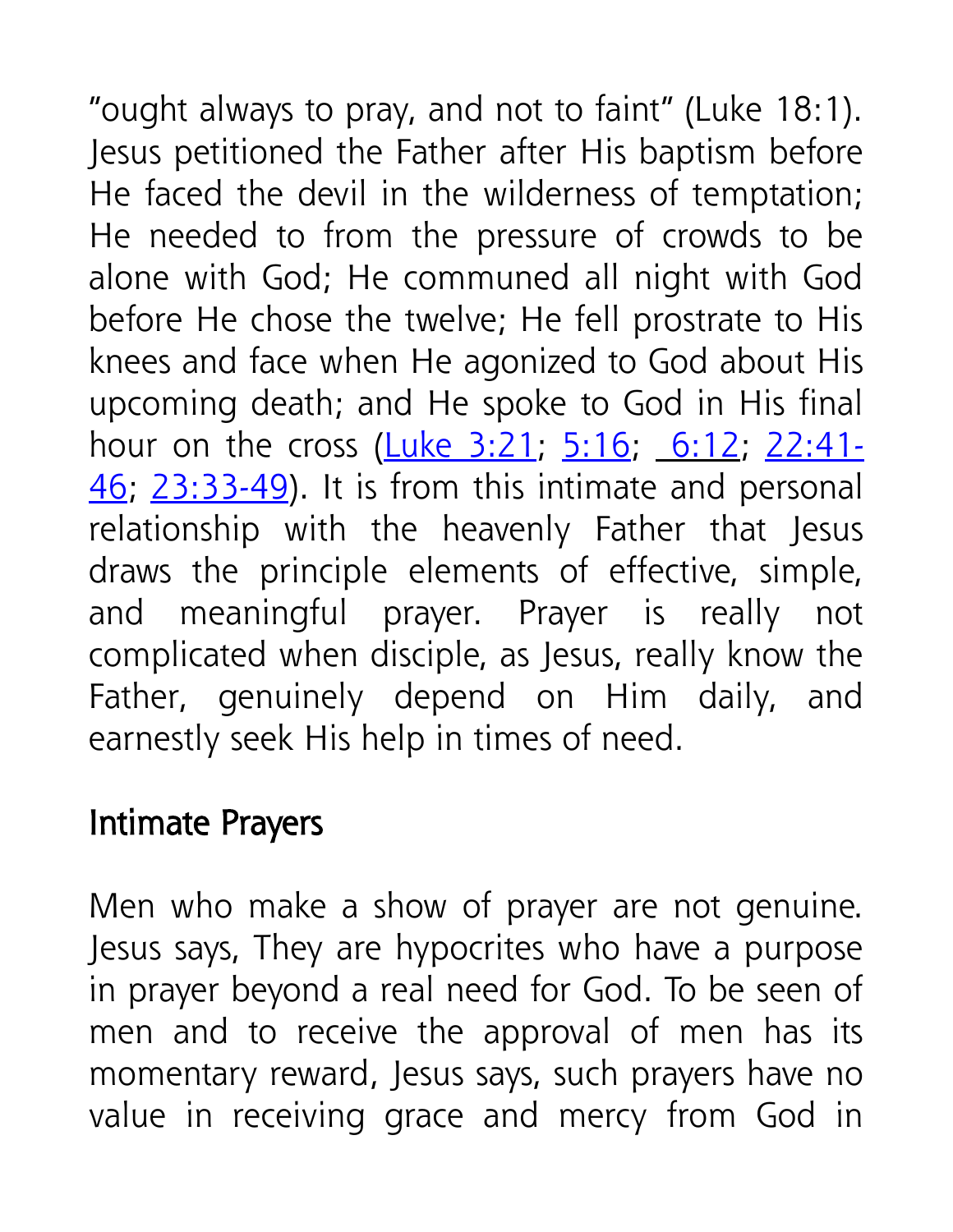desperate and critical times. But withdrawing to a hidden and unseen place to call on god provides a setting where nothing is to be gained beyond a sincere appeal to a Father Who loves His children and will reward them with His approval and blessings. So Jesus says: "But thou, when thou prayest, enter into thy inner chamber, and having shut the door, pray to the Father who is in secret, and thy Father Who seeth in secret shall recompense thee" (Matthew 6:6).

## Direct Prayer

Men who seek out flowery and eloquent phrases to repeat again and again in their prayers have an image of a god who needs to be impressed and awaits an abundant display of the right words again and again before He responds. Jesus corrects that impression when He teaches the disciples that "in praying use not vain repetitions, as the Gentiles do: for they think that they shall be heard for their much speaking" (Matthew 6:7). God, the Father of Jesus, knows our needs before we ask and eagerly awaits our supplications. When we approach Him at midnight in need, we must ask, seek, and knock to